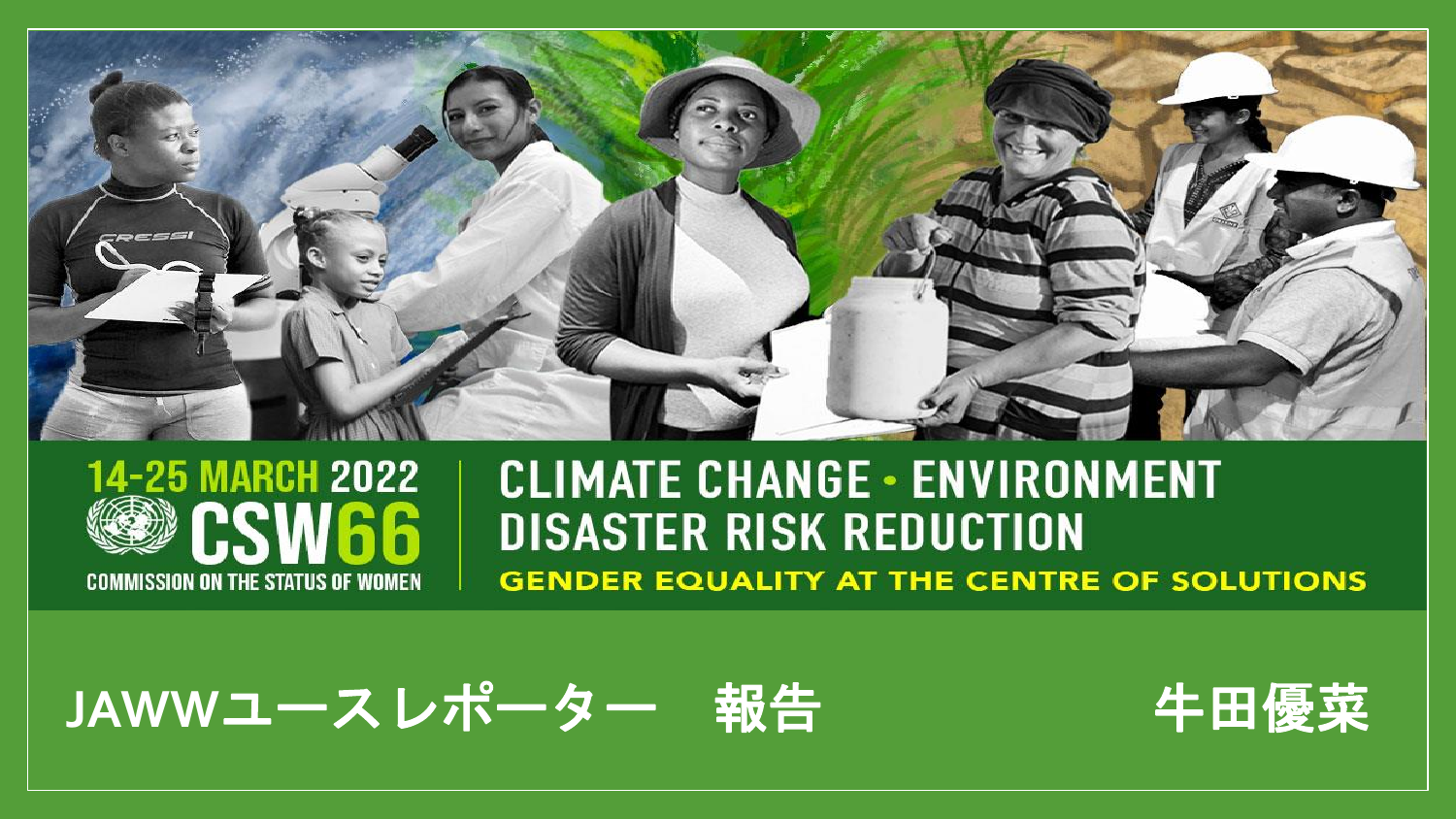# 報告の内容

# ➢自己紹介 ▶私が参加したサイド・パラレルイベントの紹介 ➢CSW66で学んだこと

## ▶今後の課題

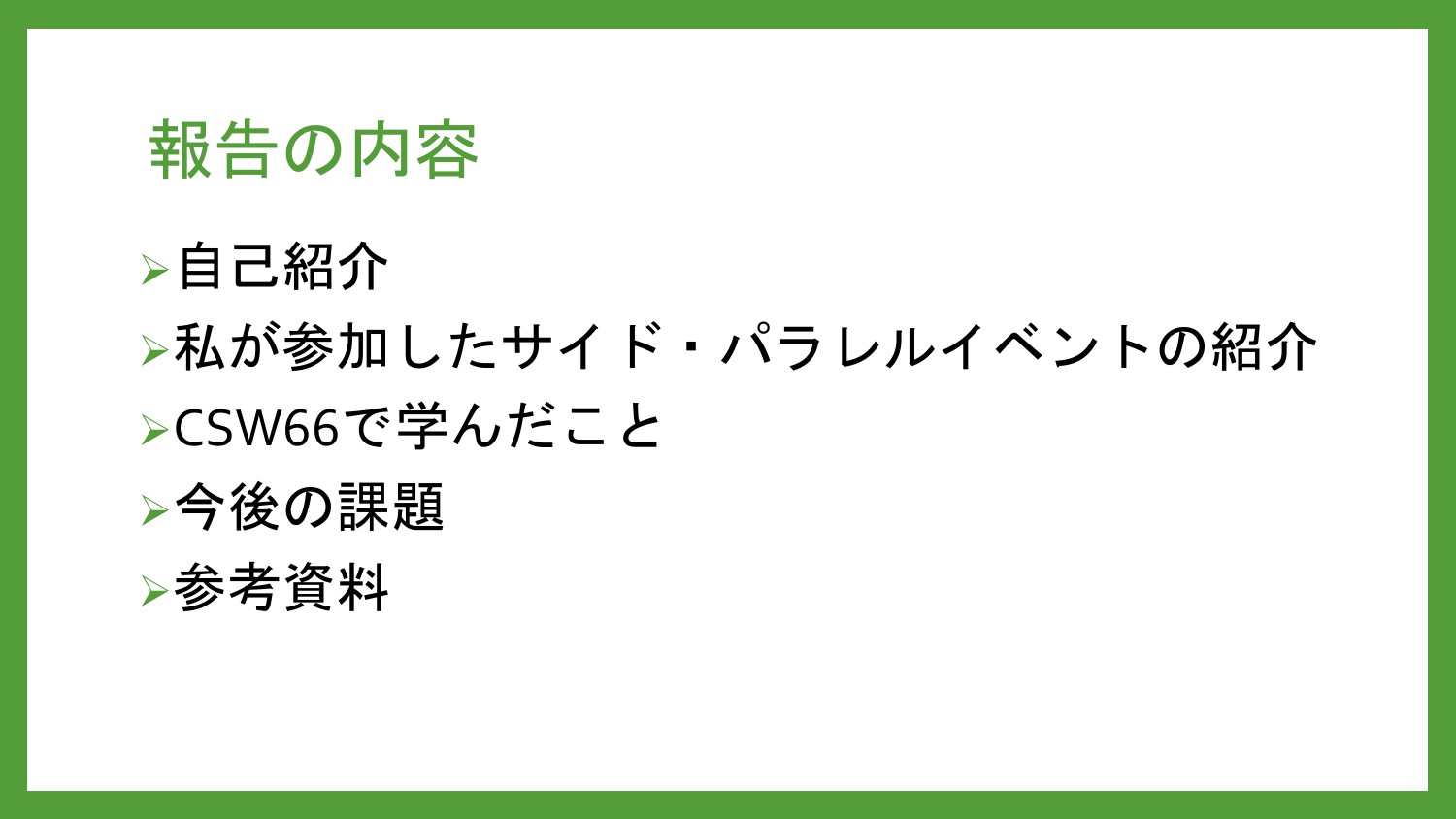



## 自己紹介 さいしゃ キ田 優菜 (22)

- ・2022年3月 関西学院大学 国際学部 卒業
- ・9月より University of East Anglia MA Gender Analysis in International Developmentに進学
- ・学生団体「HeForShe関西学院大学」元代表
- ・兵庫県立男女共同センター 「第24期男女共同参画アドバイザー養成塾」修了
- ・広島平和構築人材育成センター(HPC) 「平和構築入門スクール」受講中
- JAWWユースレポーターに応募した理由 卒業研究で学んだ女性の人権について理解を深めたい

■ CSW66の目標 気候変動と人権の関係性について知識を深める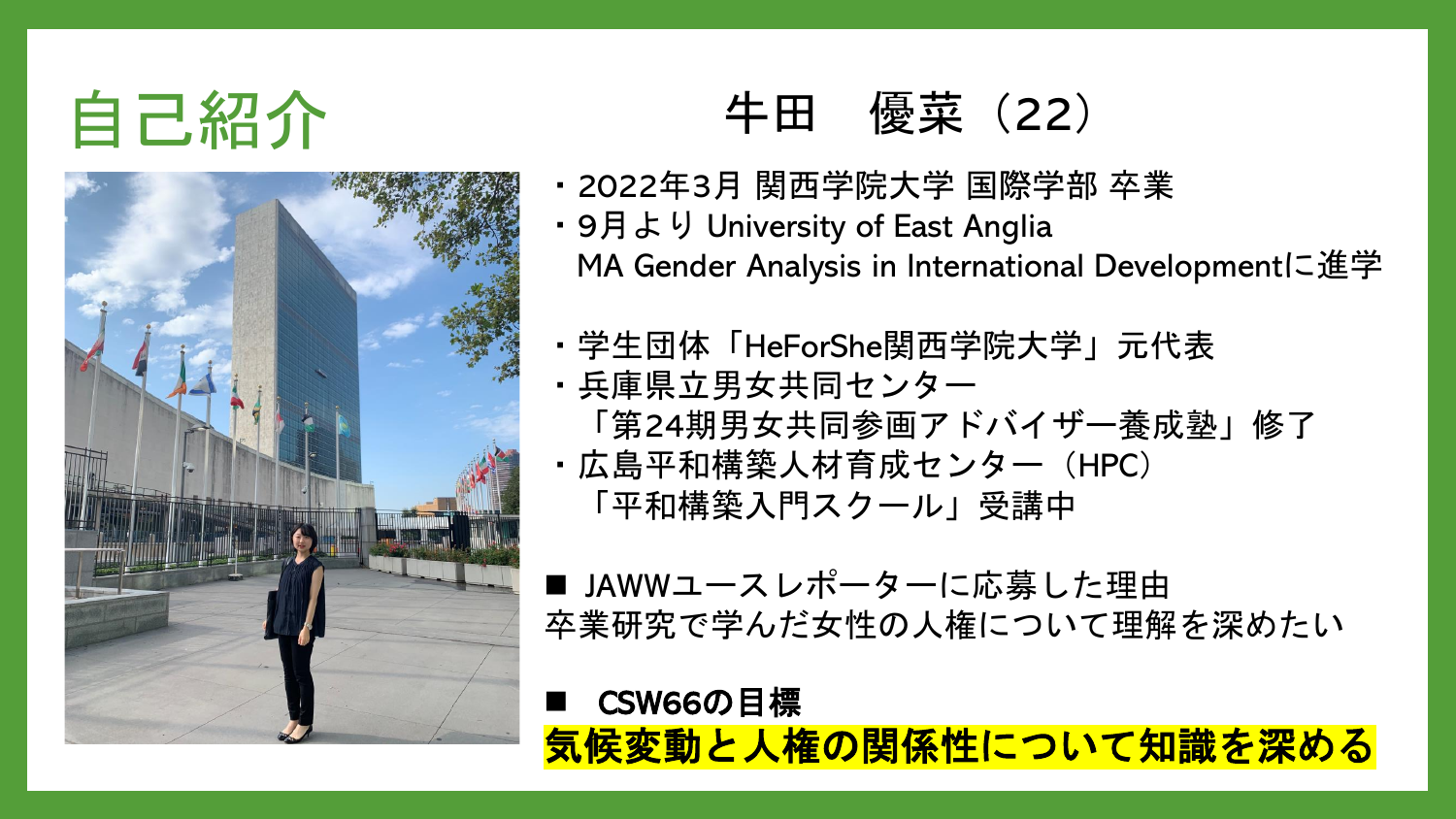#### 私が参加したサイド・パラレルイベントの紹介

#### サイドイベント

「Human rights and gender equality in the context of climate change, the environment and disaster risk reduction」

Organized by OHCHR

Co-sponsored by Fiji, Morocco, the Marshall Islands, Slovenia, UNEP and UNDRR

気候変動と環境・災害リスク削減に対して、ジェンダーに対応した人権に基づく政策や行 動を進めることで「清潔かつ健全で持続可能な環境で暮らす権利」を促進することができ ることを議論change, the environment and disaster risk reduction

Tuesday 22 March 2022 - 12:00 - 13:30 EST - Register here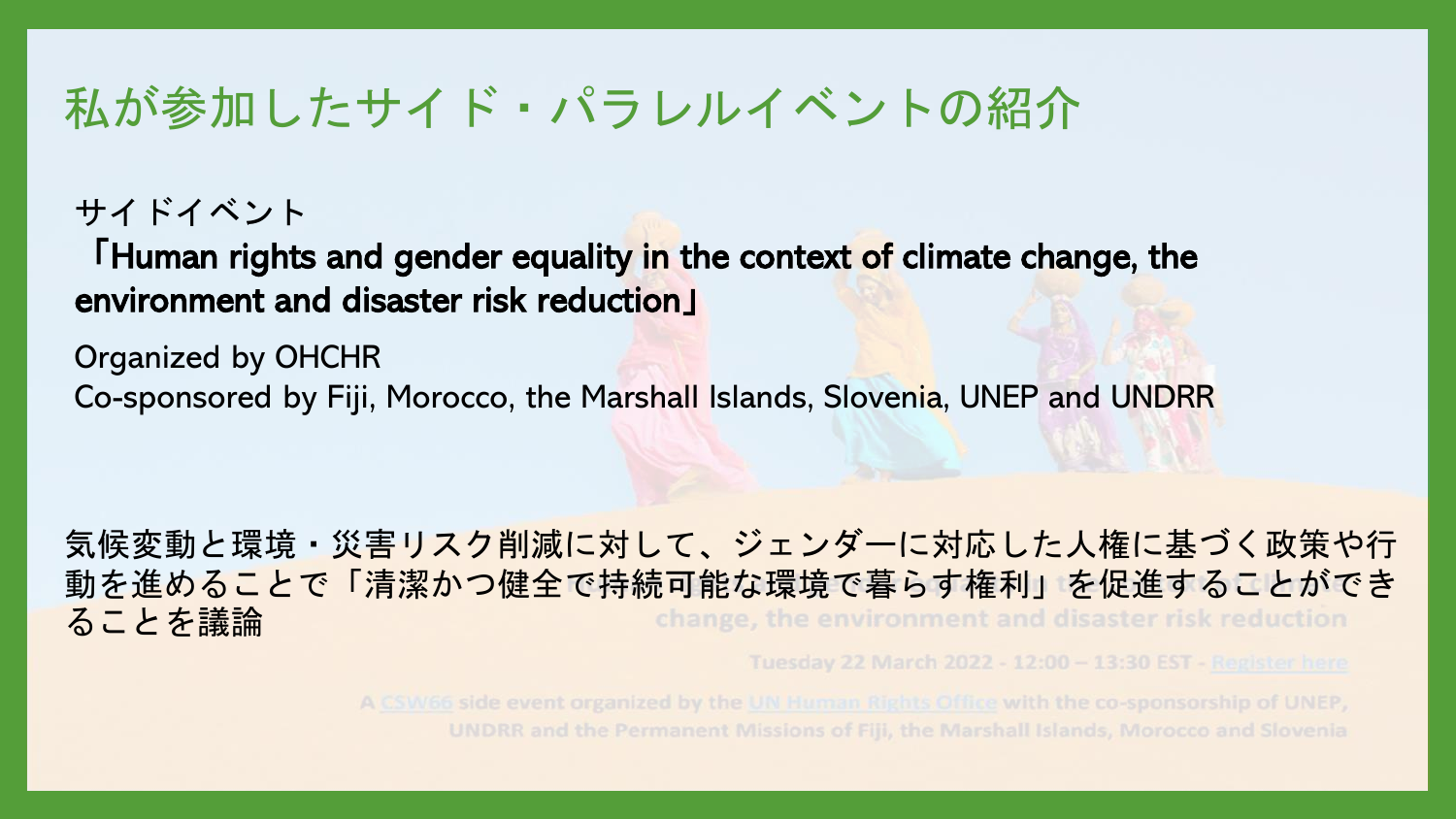### 私が参加したサイド・パラレルイベントの紹介

「Human rights and gender equality in the context of climate change, the environment and disaster risk reduction」

- ★国連人権理事会 決議48/13
- ・「清潔かつ健全で持続可能な環境で暮らす権利(以下、環境権)」を 人権として認めた
- ・環境・気候変動問題を人権問題と捉える認識を示した (United Nations, 2021)

#### 決議内容

- 1. 「環境権」は人権の享受にとって重要な権利である
- 2. 「環境権」は既存の国際法に関連している
- 3. 「環境権」を促進するためには国際環境法の原則の下、多国間環境協定を完全に実 施することが必要である など (United Nations Document, A/HRC/RES/48/13)

#### この決議は、気候変動対策における「Game Changer」である。

- David Boyd, UN Special Rapporteur on human rights and the environment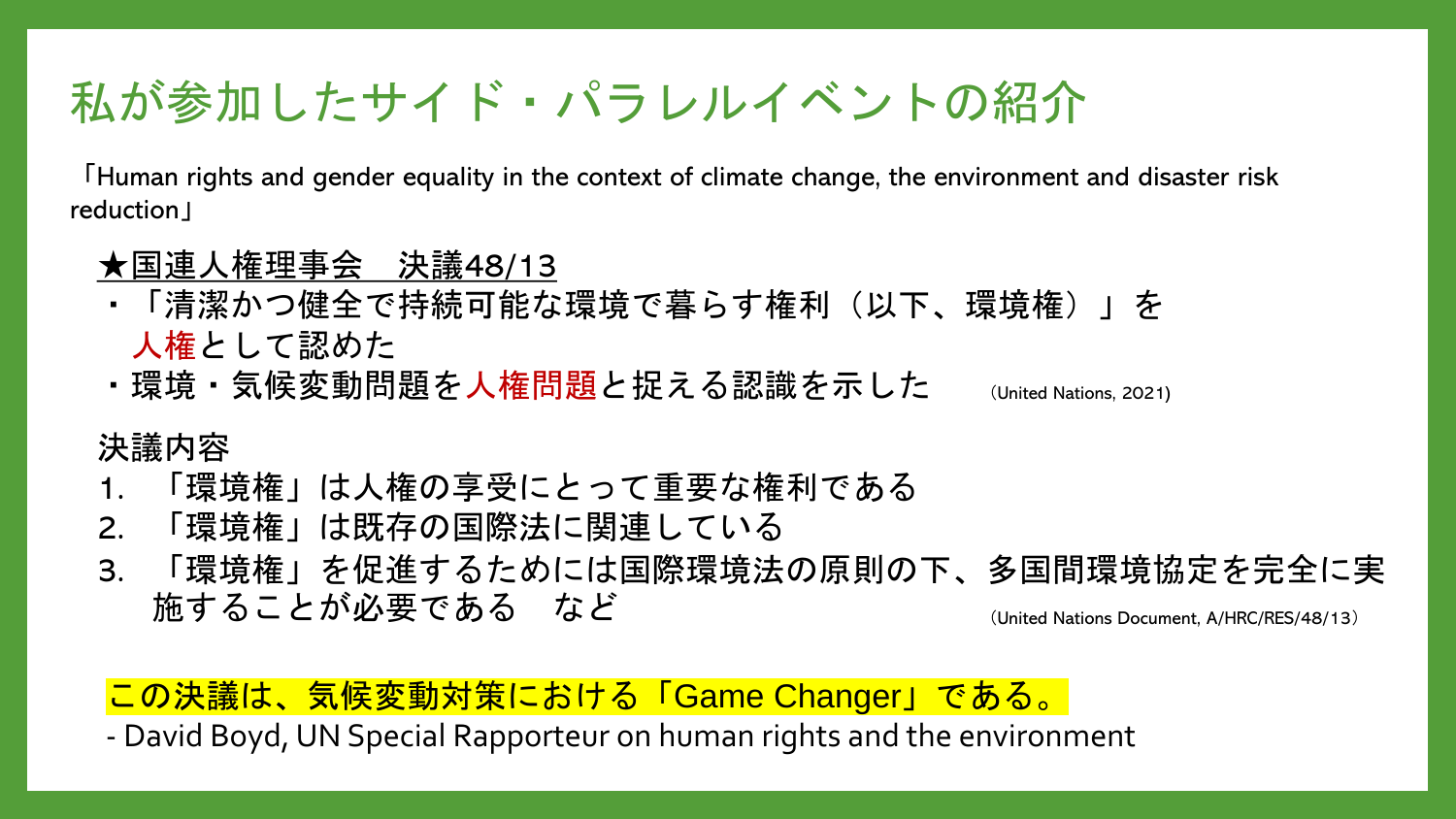### 私が参加したサイド・パラレルイベントの紹介

「Human rights and gender equality in the context of climate change, the environment and disaster risk reduction」

#### ★ジェンダーに対応した人権に基づくアプローチ

- 発展の課題を「人権の享受がなされていない状況」と捉える
- 「人権基準」と「人権の原則」を重視 人権基準:個々の国際人権条約などで定められた具体的な権利 人権の原則:普遍性と非剝奪性、不可分性、相互依存・相互関連性、 非差別と平等、参加と包含、説明責任と法の支配
- 権利保有者(rights-holders)が権利を要求でき、責務履行者(duty-bearers)が責務を履行 できるように支援する方法を考える (United Nations Sustainable Development Group, 2003; 訳文は川村2005) 祭協力機構企画部, 2014)

人権の視点を加えることにより、各国政府に対して 国際人権条約に基づいた人権義務や説明責任を求めることができ、 より強制力を持った気候変動対策を推し進めることができる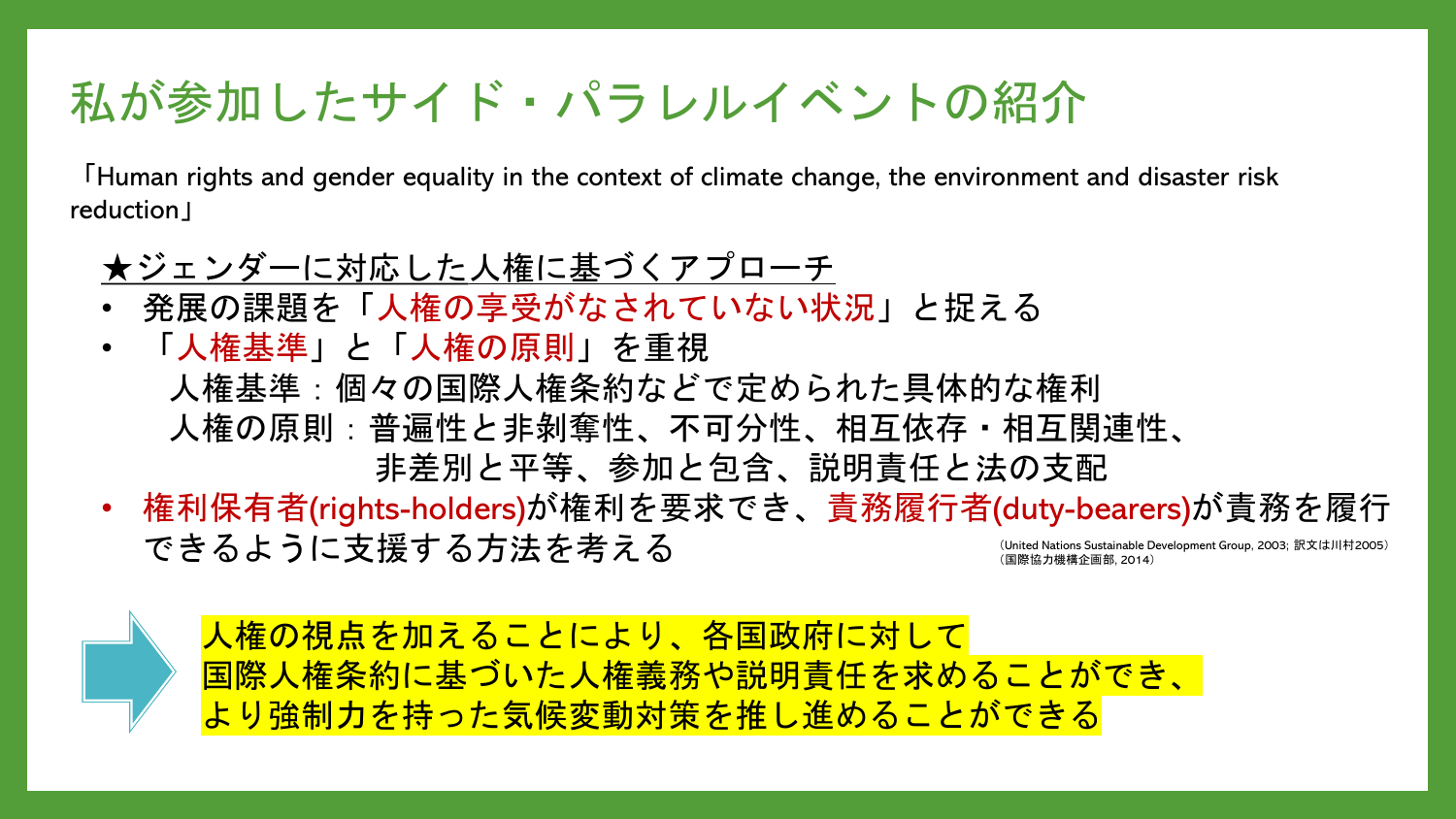### CSW66で学んだこと

気候変動への取り組み

- 1. 科学的知見に基づいた技術的なアプローチ
- 2. 気候変動を人権問題と捉える人間を中心としたアプローチ

女性と少女のための気候正義



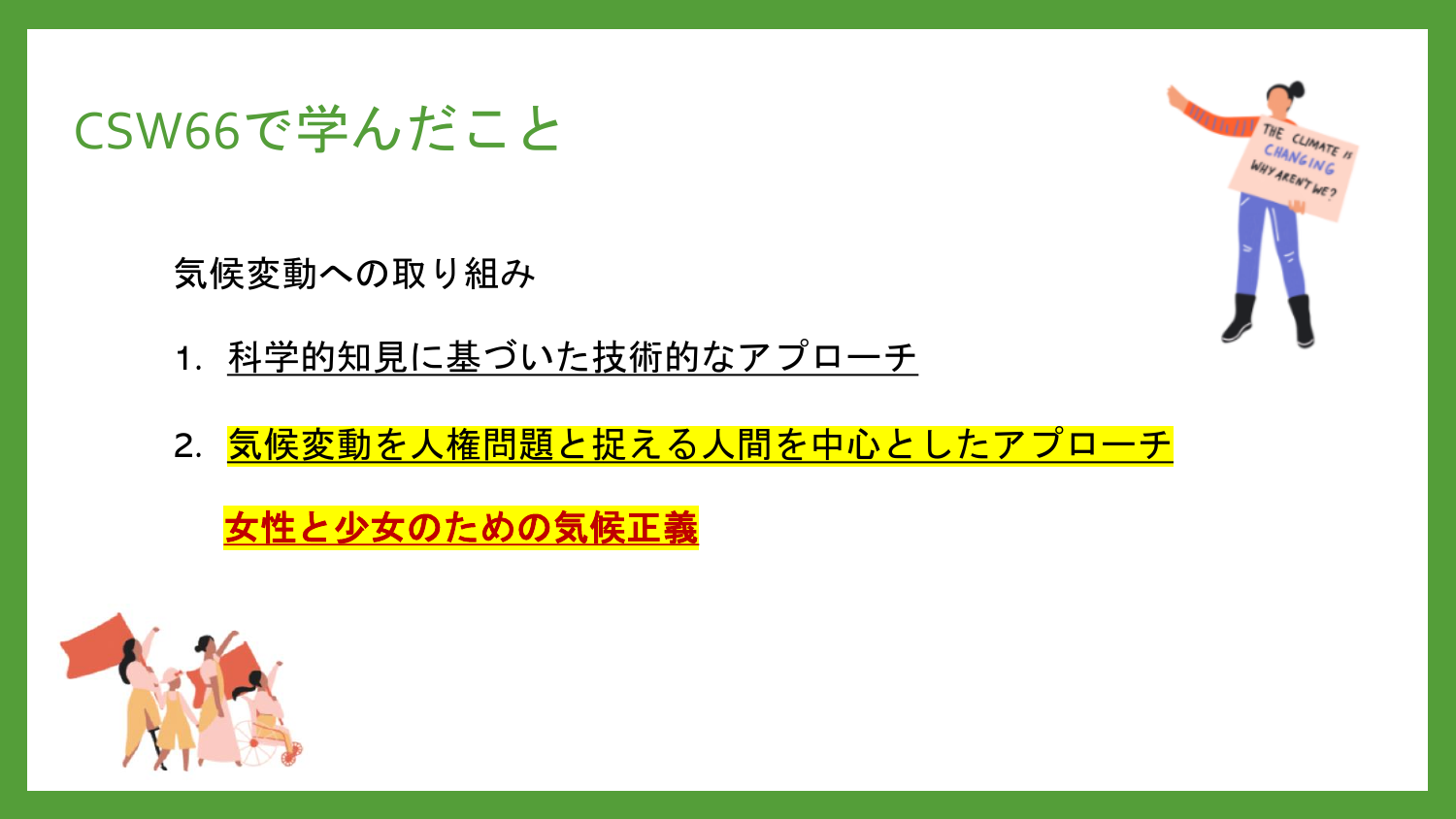#### 今後の課題

Q1:ジェンダーに対応した人権に基づくアプローチでは、権利 保有者と責務履行者を明確にする必要があるが、気候変動による 損害の責任を特定の政府に求めることがどの程度可能なのか?

Q2:異なる方法で発展してきた気候変動に関するレジームと人 権レジームはどう結び付けることができるのか?